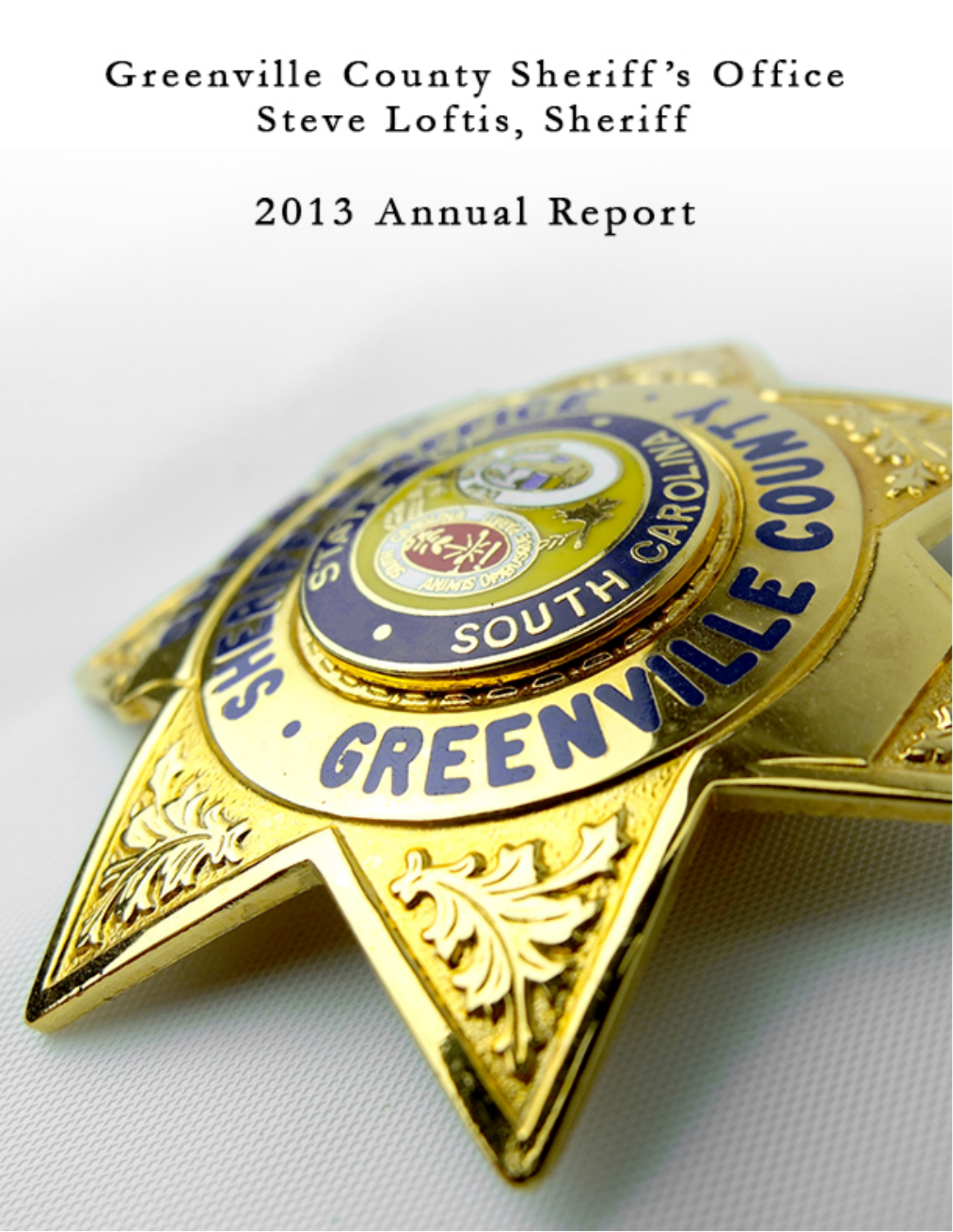

### **LETTER FROM THE SHERIFF**

**As 2013** has come and gone, I recognize how we here at the Greenville County Sheriff's Office continue to make great strides every year building and growing a law enforcement agency that stands out amongst all others in the state of South Carolina. This year, we celebrate in our accomplishments together and have risen to meet the new challenges brought upon us.

On the heels of the 2012 Sandy Hook Elementary school shooting, one of deadliest grade school shootings in US history, we worked diligently, in collaboration with the Greenville County School District, to build and implement an Elementary School Response Plan to become more visible in the community with efforts focused on protecting our elementary school children. On January 14, 2013, we were faced with our own deadly force incident close to home as a man executed a planned confrontation with both a city and county officer in the back lot of the Law Enforcement Center, ultimately ending his own life. This incident renewed our awareness to the necessity of protecting the safety of our own employees and began conversation about how to better protect our own buildings. And together, we celebrated the successes of great men and women, awarded for their bravery, service and sacrifice to their fellow man at our 2013 Annual Awards Ceremony. It was an opportunity to honor the loyalty of many deputies who have brought countless hours and tireless efforts to this office, some celebrating their lifelong careers here at GCSO.

2013 was a milestone in my own life as I proudly celebrated forty years of law enforcement service. I am thankful for many years of priceless memories, lifelong friendships, and the opportunity to lead such a dynamic group of men and women. I look forward to what our future holds and offer a heartfelt thank you to each and every member of our team for your invaluable contribution to our great agency and the citizens of Greenville County.

Sincerely, *Steve Loftis, Sheriff*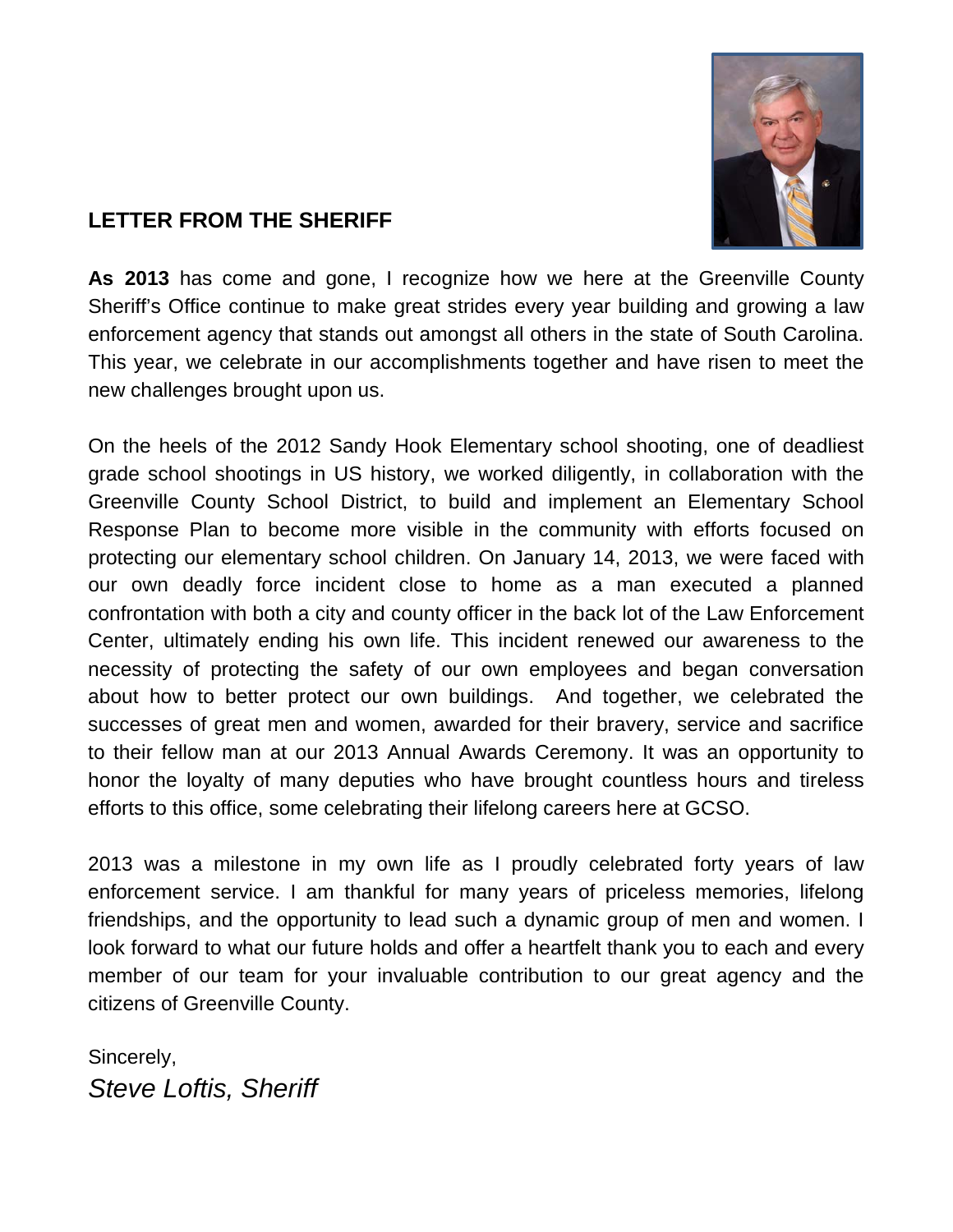### **NATIONALLY ACCREDITED**

In 1988 the Greenville County Sheriff's Office became the first law enforcement agency in the state and 75th in the United States to be nationally accredited by the Commission on Accreditation for Law Enforcement Agencies, Inc. (CALEA) In 2010 the Greenville County Sheriff's Office became designated as a "Flagship Agency", and one of only 20 agencies internationally recognized for this highest honor.

# **ABOUT CALEA**

The Law Enforcement Accreditation Program was the first credentialing program established by CALEA after its founding. It was originally developed to address what was seen as a need to enhance law enforcement as a profession and to improve law enforcement service delivery. That mission continues today through a tiered law enforcement accreditation program. Participating agencies may enroll in either CALEA Law Enforcement Accreditation or CALEA Advanced Law Enforcement Accreditation, without regard to agency size.

Since the first CALEA Accreditation Award was granted in 1984, the program has become the primary method for an agency to voluntarily demonstrate their commitment to excellence in law enforcement. The standards upon which the Law Enforcement Accreditation Program is based reflect the current thinking and experience of law enforcement practitioners and researchers. Major law enforcement associations, leading educational and training institutions, governmental agencies, as well as law enforcement executives internationally, acknowledge CALEA's Standards for Law Enforcement Agencies© and its Accreditation Programs as benchmarks for professional law enforcement agencies.

*CALEA Accreditation requires an agency to develop a comprehensive, well thought out, uniform set of written directives. This is one of the most successful methods for reaching administrative and operational goals, while also providing direction to personnel.*

*CALEA Accreditation standards provide the necessary reports and analyses a CEO needs to make fact-based, informed management decisions.*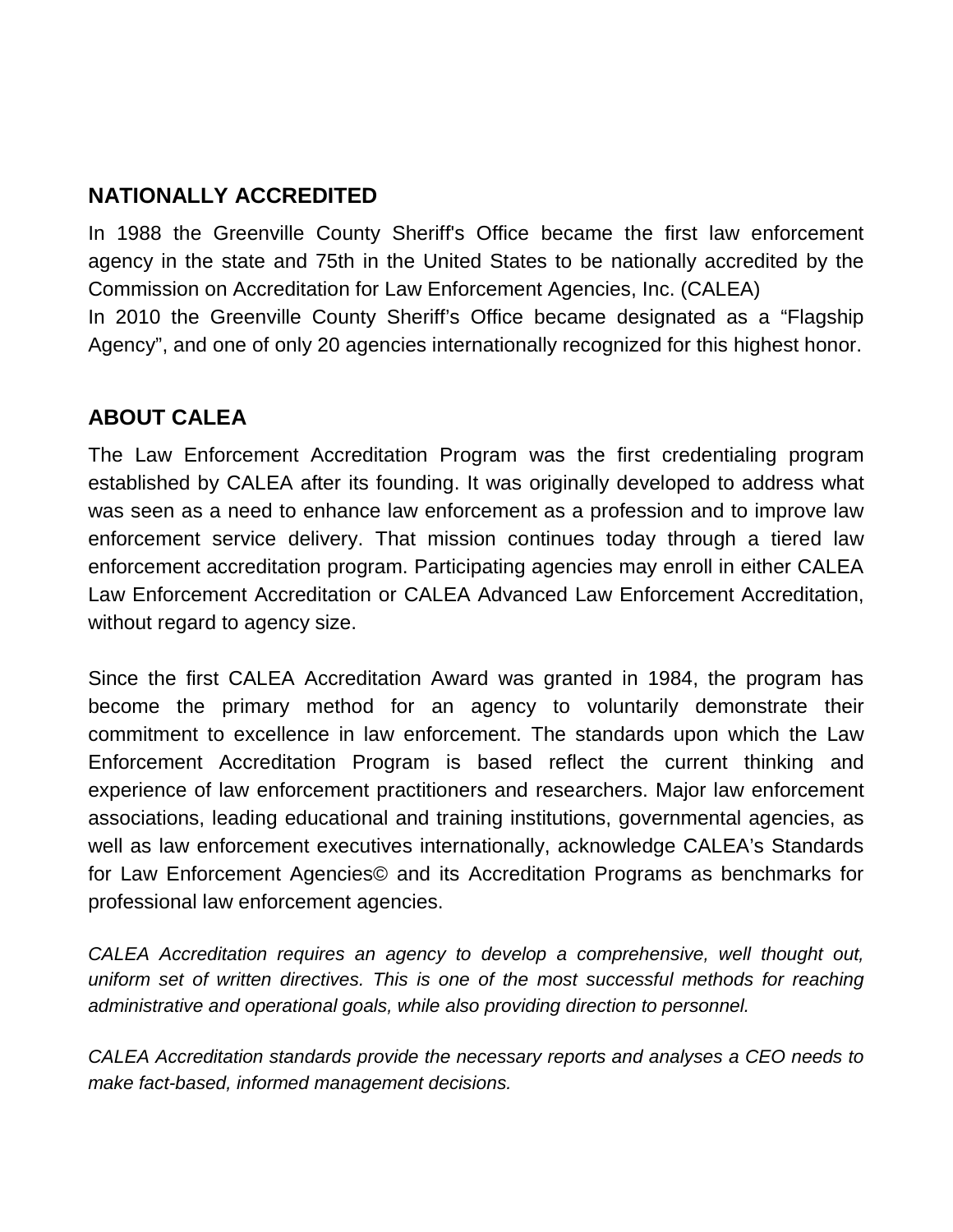*CALEA Accreditation requires a preparedness program be put in place—so an agency is ready to address natural or man-made unusual occurrences.*

*CALEA Accreditation is a means for developing or improving upon an agency's relationship with the community.*

*CALEA Accreditation strengthens an agency's accountability, both within the agency and the community, through a continuum of standards that clearly define authority, performance, and responsibilities.* 

Being CALEA Accredited can limit an agency's liability and risk exposure because it *demonstrates that internationally recognized standards for law enforcement have been met, as verified by a team of independent outside CALEA-trained assessors.*

*CALEA Accreditation facilitates an agency's pursuit of professional excellence.*

#### <http://www.calea.org/content/law-enforcement-accreditation>

The Sheriff's Office purpose is clear; to provide professional law enforcement services to the people of Greenville County. With this commitment and the support of our progressive citizens, the future promises to be just as remarkable as the past.

# **ADMINISTRATIVE SERVICES DIVISION**

The **Administrative Services Division** is the Executive Branch of the Greenville County Sheriff's Office which oversees the entire operation of the Sheriff's Office. The fifty-two employees assigned to the Administrative Services Division provide support to the following units, which comprise this division:

#### **Accreditation and Grants**

This unit maintains our Law Enforcement Accreditation which is granted by the Commission on Accreditation for Law Enforcement Agencies. The Greenville County Sheriff's Office was the first law enforcement agency in South Carolina to gain national accreditation in 1988 and has maintained this distinction ever since. National Accreditation insures that the citizens of Greenville County receive consistent, professional law enforcement services from the employees of the Sheriff's Office. The Sheriff's Office seeks out grant funding which provides equipment and training while saving local tax dollars. Over the years many important programs have been funded through grant money.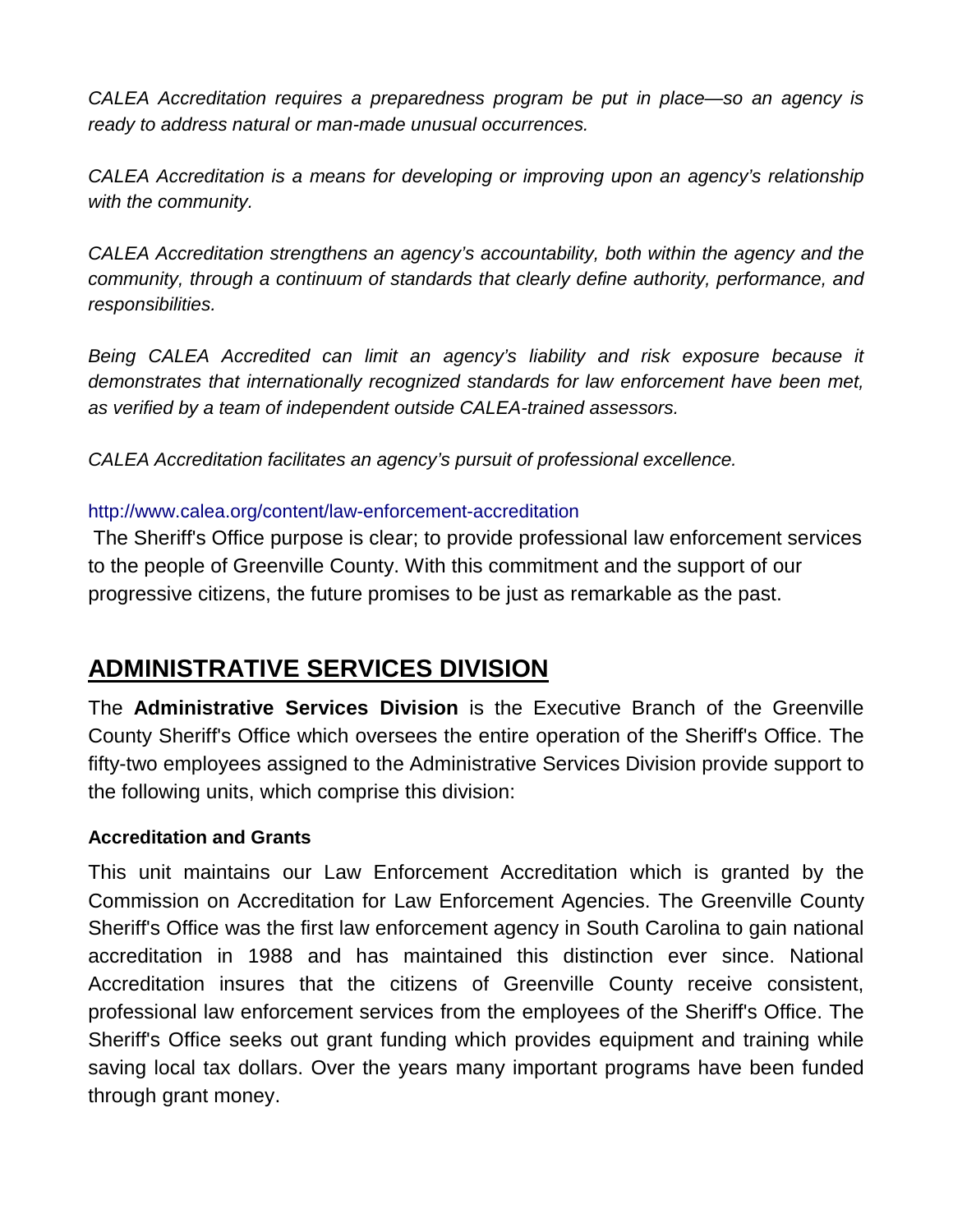#### **Center for Advanced Training**

The Center for Advanced Training provides in-service and advanced training for all sworn officers of the Sheriff's Office. In addition, the training center was the second law enforcement agency in the state chosen as a distance learning lab for the Criminal Justice Academy. This allows federal, state and local law enforcement to receive training without having to travel; thus allowing more officers to receive training while reducing the costs associated with training. The C.A.T. has classroom space along with state of the art firing and driving ranges. During 2013, the C.A.T. conducted over 2,580 hours of training with 6,826 students attending.

#### **Crime Stoppers**

In June 1983, a group of concerned citizens and local media team-up with law enforcement to form the County's first Crime Stoppers program. Our local chapter was modeled after the original Crime Stoppers program in 1976 in Albuquerque, New Mexico. By following their lead, Greenville's Crime Stoppers chapter has become successful and rewarding. Since the beginning of the Greenville Crime Stoppers program more than 28,000 callers have given information about criminal activity in their area. With this information, more than 8,000 cases have been cleared, resulting in more than 2,700 individuals arrested. Over the past year, Crime Stoppers received 1,450 calls which resulted in 197 arrests and 436 cases being cleared.

#### **E-911**

E-911 provides quality 911 services to the residents of Greenville County. This office also maintains the county's Master Street Guide and provides support to all Public Safety Answering Points within the county.

#### **Emergency Management**

The role of Emergency Management is to coordinate resources and efforts to prepare for the response to large scale emergencies and disasters. The county's Emergency Operations Center is maintained by this group of employees.

#### **K-9 Services Unit**

The Sheriff's Office K-9 Unit is comprised of ten canines and their handlers. During the year of 2013 the K-9 Services Unit had 1398 usages resulting in 456 arrests, the service of 860 warrants, and the execution of 46 search warrants. The unit was involved in the seizure of 158 pounds of marijuana, 1.1 pounds of cocaine, 1.05 pounds of meth, 5.9 ounces of heroin, and 1.78 ounces of crack.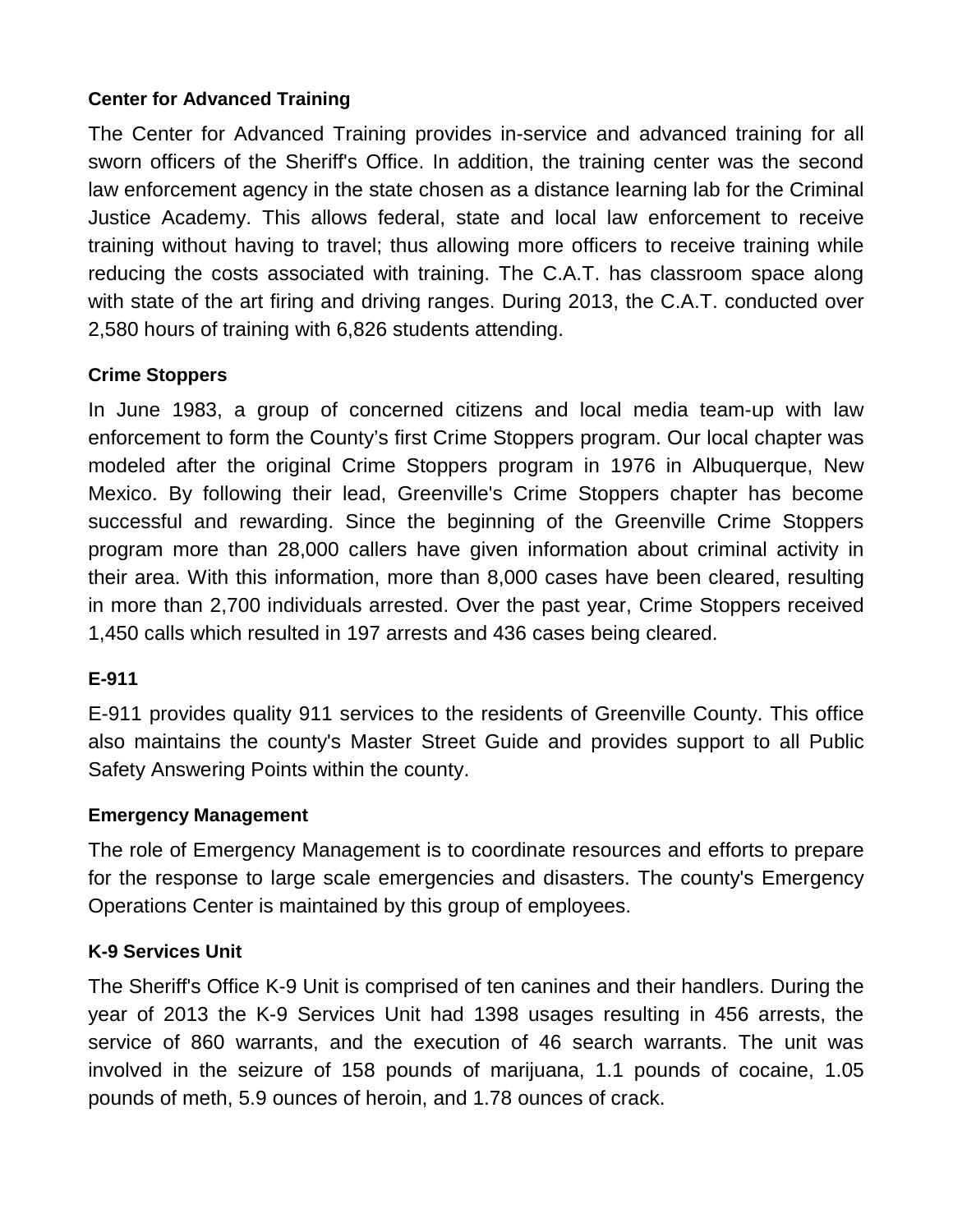K-9 Teams were involved in the seizure of \$443,260.00 in currency, 2 vehicles, and 29 firearms. Members of the unit and their K-9 partners also recovered approximately \$22,136.00 worth of property.

387 Drug Sniffs, 277 Tracks, 246 Building Searches, and 208 Demonstrations were conducted. The K-9 teams also had over 10,100 positive public contacts throughout the year and assisted outside law enforcement agencies 73 times.

The K-9 Services Unit personnel and canines were in service for a total of 12,856.5 hours during 2013. The K-9 handlers accounted for 3,742 hours of training and their K-9 partners for 5,683.

#### **Office of Professional Standards**

The Office of Professional Standards (OPS) is responsible for investigating employee related complaints and completing readiness inspections. In 2013, 37 internal affairs cases were investigated, 69 service related cases and 17 shooting investigations. In addition OPS investigated 22 law suits, performed 3 staff inspections, 1 special team inspections and conducted 239 polygraph examinations.

#### **Personnel and Recruiting**

As law enforcement agencies struggle to locate and hire nationwide, personnel assigned to this unit continue to use innovative methods to attract qualified candidates. In 2013 the Greenville County Sheriff's Office received a total of 904 applications for all full time sworn and non-sworn positions. A total of 42 full time employees were hired and 38 employees resigned. 29 of these resignations were sworn personnel and 9 were civilian.

#### **Public Affairs**

The Public Affairs Unit is responsible for handling media inquiries, press conferences, public records requests and many special projects.

#### **Safe Communities**

Safe Communities is dedicated to communicating our Public Safety Mission to the community while responding to the safety concerns of our citizens. This unit participates in numerous coalitions addressing issues of crime prevention, domestic violence, traffic safety and underage drinking.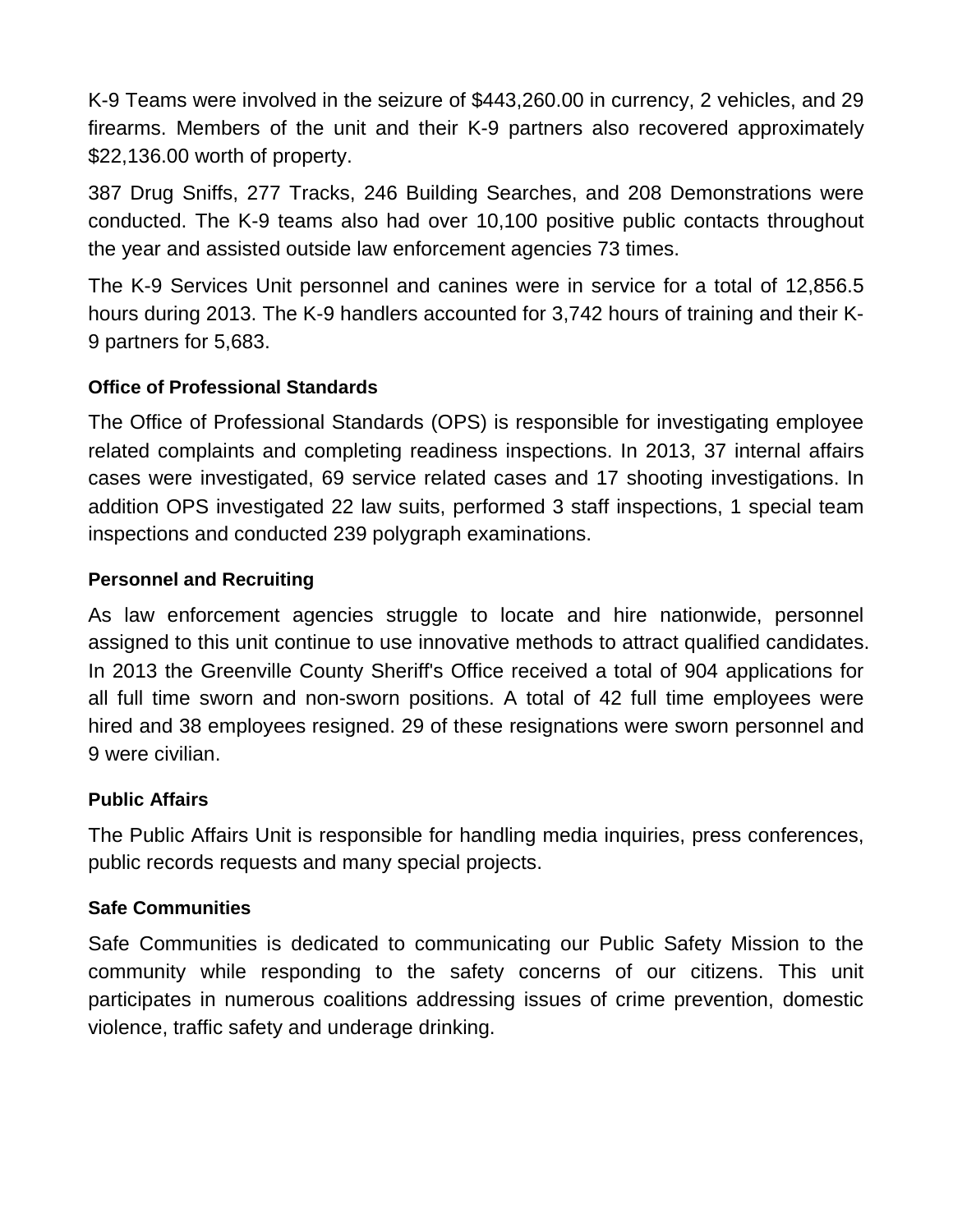#### **Technical Services Unit**

The Technical Services Unit provides investigative support services to deputies through geographical mapping, crime analysis and audio, photographic and video analysis. These services are critical to the successful conclusion of many cases.

# **COMMUNITY SERVICES DIVISION**

The **Community Services Division** is tasked with handling special projects within the Sheriff's Office. It encompasses several specialized units for different approaches to law enforcement.

Community Services includes Property Crimes, Community Patrol, Crime Prevention, Directed Patrol, Environmental Enforcement, Gang Investigations, School Resource Officers, Traffic Enforcement, Vice/Narcotics and Cadets.

#### **Community Patrol**

In 2013 the focus of Community Patrol continued to be a problem solving approach. Deputies attended more community meetings where they addressed issues and concerns with the citizens, who provide invaluable information about their communities. The Community Patrol Deputies answered 2,717 calls for service, took 382 criminal reports, served 656 warrants, conducted 75 sex offender checks, wrote 711 tickets and recovered over \$56,000 in stolen property, resulting in 314 total arrests. Deputies also participated in 57 community events, 15 school events and 35 presentations.

Community Patrol Deputies continue to be an integral part of the Sheriff's commitment to serving the citizens of Greenville County.

#### **Cadet Program**

The Sheriff's Office Cadet Program is an extension of the Boy Scouts Explorer Program. The Cadet Program allows teens who are interested in law enforcement to receive a firsthand experience of the profession. The Cadet Program is comprised of 18 Cadets. The cadets received 177 hours of Law Enforcement training, attended 107 training classes, served 462.5 hours of community service and attended 24 community service events.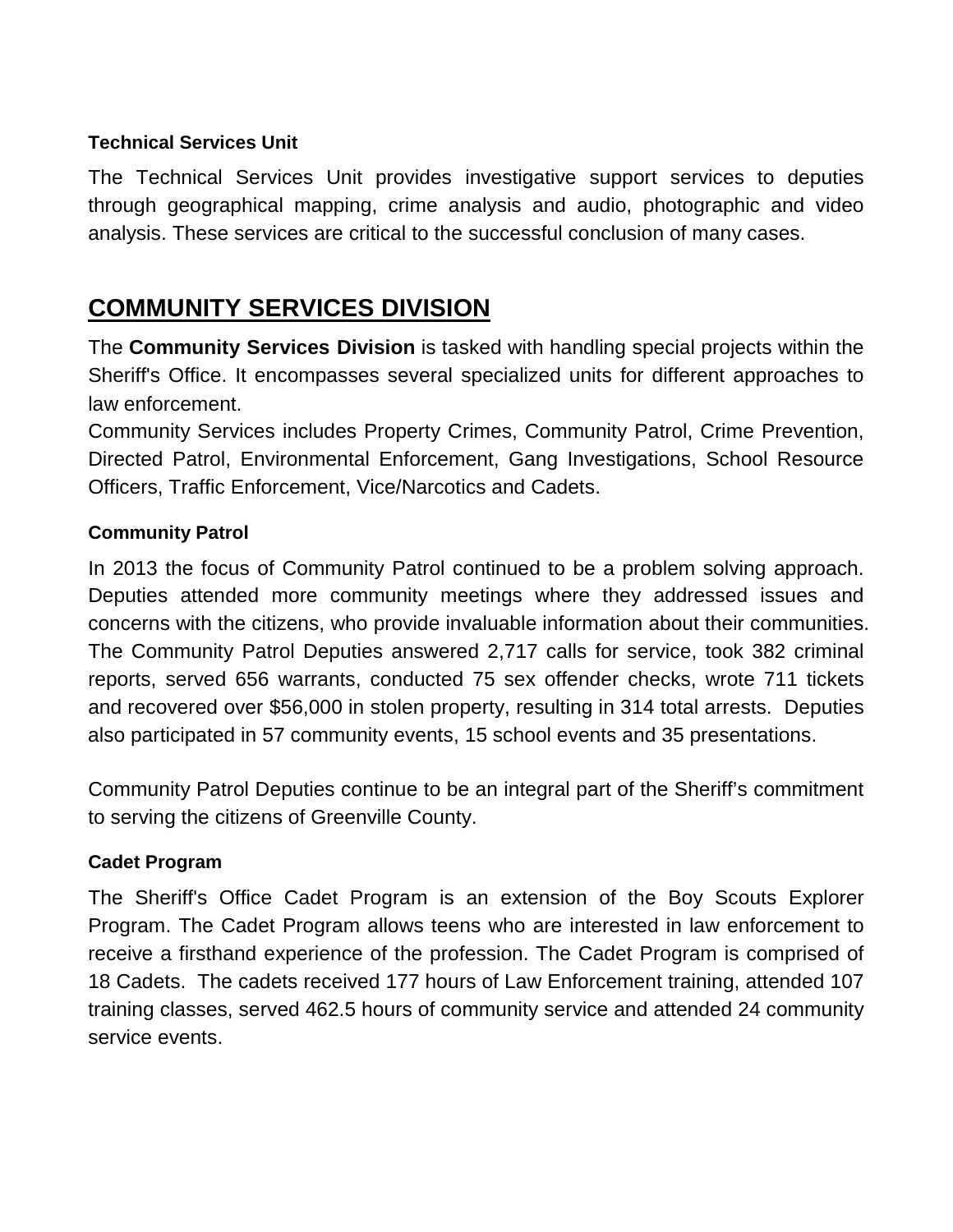#### **Crime Prevention**

During 2013, 210 neighborhood watch programs were conducted by the Crime Prevention Unit with the assistance of Community Patrol. Crime Prevention continues to provide an invaluable service to the citizens providing 142 safety programs, 69 community meetings, 114 school programs and 167 cadet trainings. Other activities included Law Enforcement Center tours, security surveys, crime prevention training and law enforcement training.

#### **Directed Patrol Unit**

The Directed Patrol Unit (DPU) focuses on street level issues that affect the community as a whole. This ranges from undercover operations, targeting prostitution, and street level drug sales to nuisance business complaints. This unit has the flexibility and knowledge to deal with whatever problems arise as well as assist in locating people and arresting those with outstanding warrants. They are also used to identify potential gang members, which provides information to investigators and makes an impact on gang activities seen across the county.

#### **Environmental Enforcement**

Five civilian and three deputies make up the Environmental Enforcement Unit and in 2013 they were responsible for removing 1,156,612 pounds of litter and 154 persons being arrested on various littering and dumping related charges. 56 new dumpsites were identified in 2013.

#### **Property Crimes**

The Property Crimes Unit investigates burglaries, auto breakings, larcenies, and other property related offenses. In 2013, the Property Crimes Unit investigated 2,600 cases, signed 2,807 warrants and recovered \$1,125,577 in stolen property.

#### **School Resource Officers**

School Resource Officers are law enforcement officers assigned to the school district. This unit is made up of high school and middle school SROs as well as a floating SRO, and three investigators. Not only does this unit serve the 9 middle schools and 7 high schools in the county, it also serves 33 elementary schools, 2 career centers, 3 alternative schools, 2 Child Development Centers, 2 specialized educational facilities and provides 74 crossing guards for elementary and middle schools in Greenville County.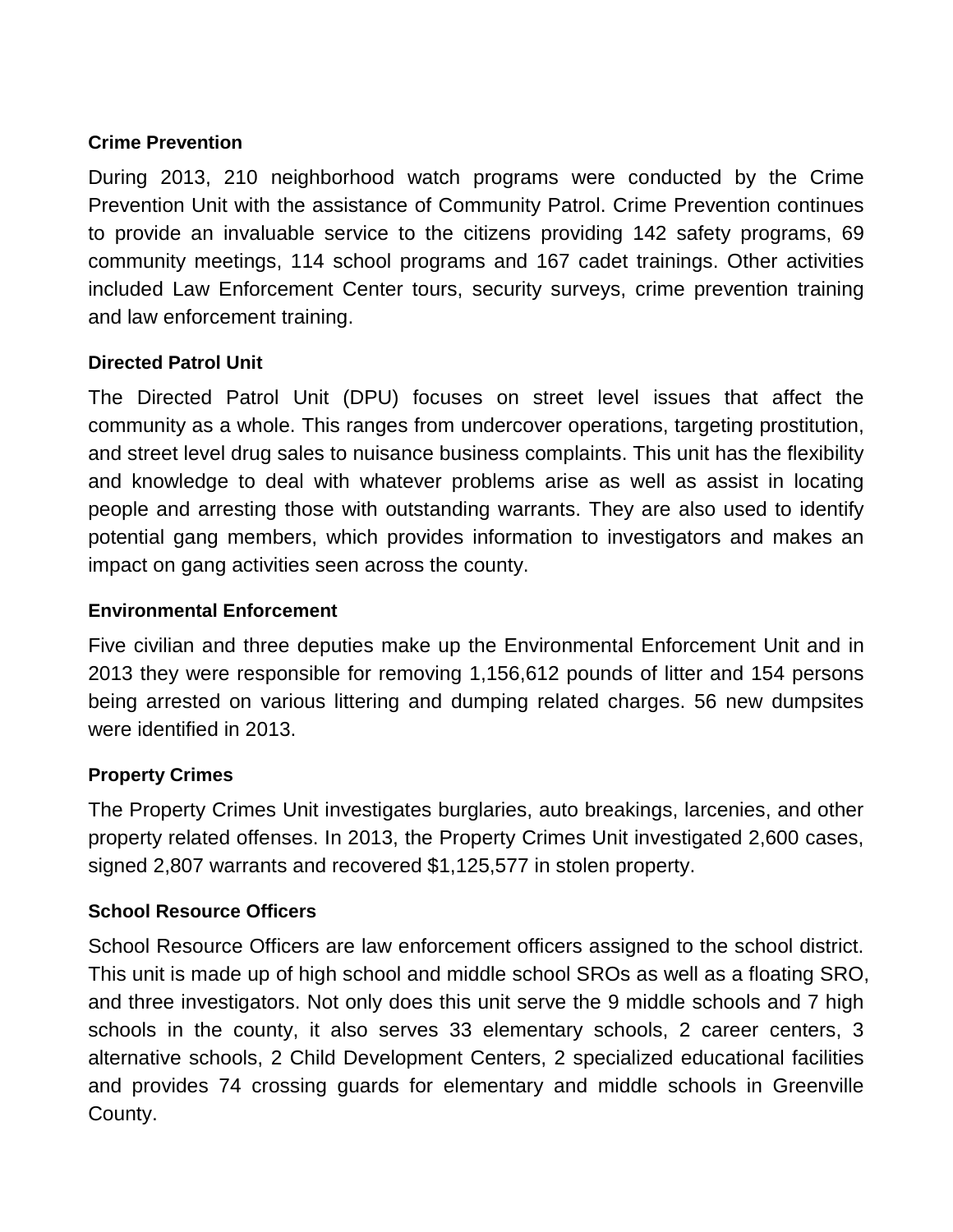An SRO's responsibilities include; law enforcement, teaching law related classes, counseling students, and educating parents and staff. The investigators give educational presentations concerning gangs and drugs. They also investigate crimes that occur in locations where an SRO is not present, handle school district employee allegations and in-depth investigations that would pull an SRO away from their assigned school.

#### **Traffic Enforcement**

The Traffic Enforcement Unit is staffed by 17 deputies and patrols the highways and roadways of Greenville County. Their efforts assist to reduce traffic related fatalities of which Driving Under the Influence is one of the largest contributing factors. Traffic Enforcement deputies made 457 DUI arrests in 2013. The Traffic Unit is an active participant in local, state and federal highway traffic safety programs such as the Greenville County Traffic Task Force, Buckle Up South Carolina, Sober or Slammer, Summer H.E.A.T. and Hands Across the Border.

#### **Vice / Narcotics**

The Vice and Narcotics Unit conducts investigations related to illegal drugs and gambling in Greenville County. Many investigations are conducted with state and federal law enforcement agencies such as FBI and BATFE. Additionally, they maintain a full-time position with the DEA and FBI Task Forces. This allows ready access to a wide variety of information and asset sharing programs that would otherwise be difficult to obtain. This has resulted in numerous indictments related on federal drug charges. The Vice & Narcotics Unit is also tasked with investigating methamphetamine cases and suspected meth labs. This is a very hazardous and unpredictable assignment for the skilled men and women of the Sheriff's Office who enter, secure, and dismantle these operations. During the 2013 year they served 34 search warrants which resulted in \$1,357,170.80 worth of seizures.

# **CRIMINAL INVESTIGATIONS DIVISION**

The **Criminal Investigations Division** is composed of 40 Sworn Full Time Deputies and 13 Civilian Employees. This Division is compiled of 10 different units which are: Arson, Auto Theft, Economic Crimes, Family Violence, Homicide, Juvenile Crimes, Robbery, Sex Crimes, Sex Offender Registry, and Victim Advocates.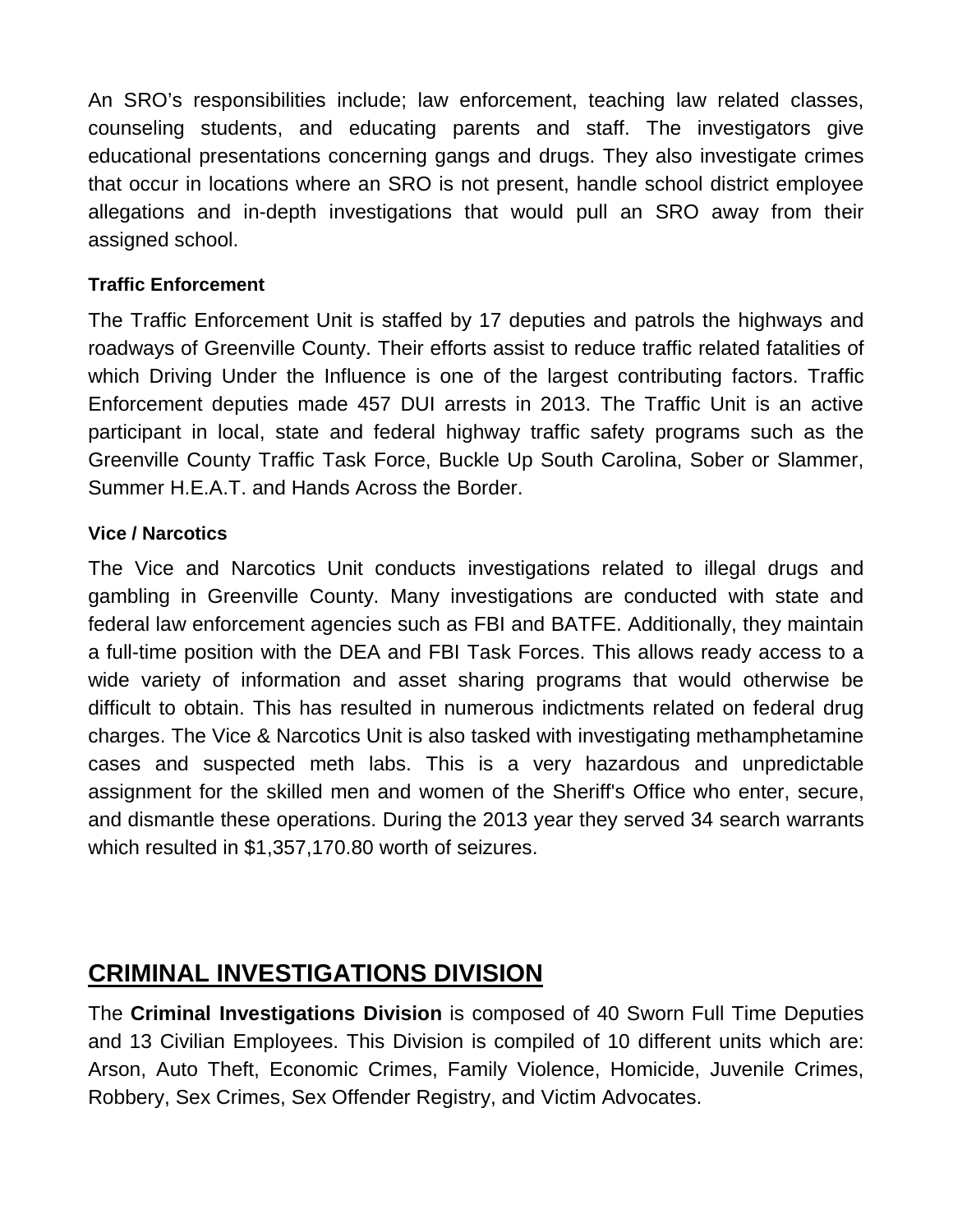#### **Arson**

The Arson Unit is available to the Fire Chiefs of Greenville County. They investigate cases involving burned property or explosions that are suspicious in nature. In 2013, the Arson Unit was assigned 157 cases, which were investigated by two full time investigators and 54 cases were cleared.

#### **Auto Theft**

The Auto Theft Unit investigates cases of Auto Theft, Use of Vehicle without Owner's Consent, and Chop Shops. This unit is staffed with four full time investigators. In 2013, the Auto Theft Unit received 882 cases to be investigated; of those cases, 477 were cleared.

#### **Cold Case**

The Cold Case unit investigates unsolved violent crimes. The investigators review the original case file, re-interview witnesses and victims and follow up on any new leads. New forensic techniques applied to evidence can add a fresh perspective. Some current investigations date back into the 1960s. These investigators work diligently in an effort to clear some of Greenville County's oldest and unsolved crimes.

#### **Computer Crimes**

The Computer Crimes Unit investigates cases of Fraud, Forgery and Computer Crimes. This unit is staffed with 2 investigators. In 2013, they investigated 66 cases, clearing 52 of them.

#### **Crimes Against Children**

The Crimes Against Children Unit investigates all cases involving children as victims. Currently there are five full time investigators assigned to the unit. In 2013 they investigated 665 cases, of those cases, 541 were cleared.

#### **Economic Crimes**

The Economic Crimes Unit investigates cases of Fraud, Forgery and Computer Crimes. This unit consists of six investigators. In 2013, there were 959 cases assigned to this unit, and 518 of those were cleared resulting in the recovery of over \$2.1 Million Dollars.

#### **Family Violence**

The Family Violence Unit investigates serious cases of Domestic Abuse. These investigators tie cases together for graduated sentences during prosecution in court.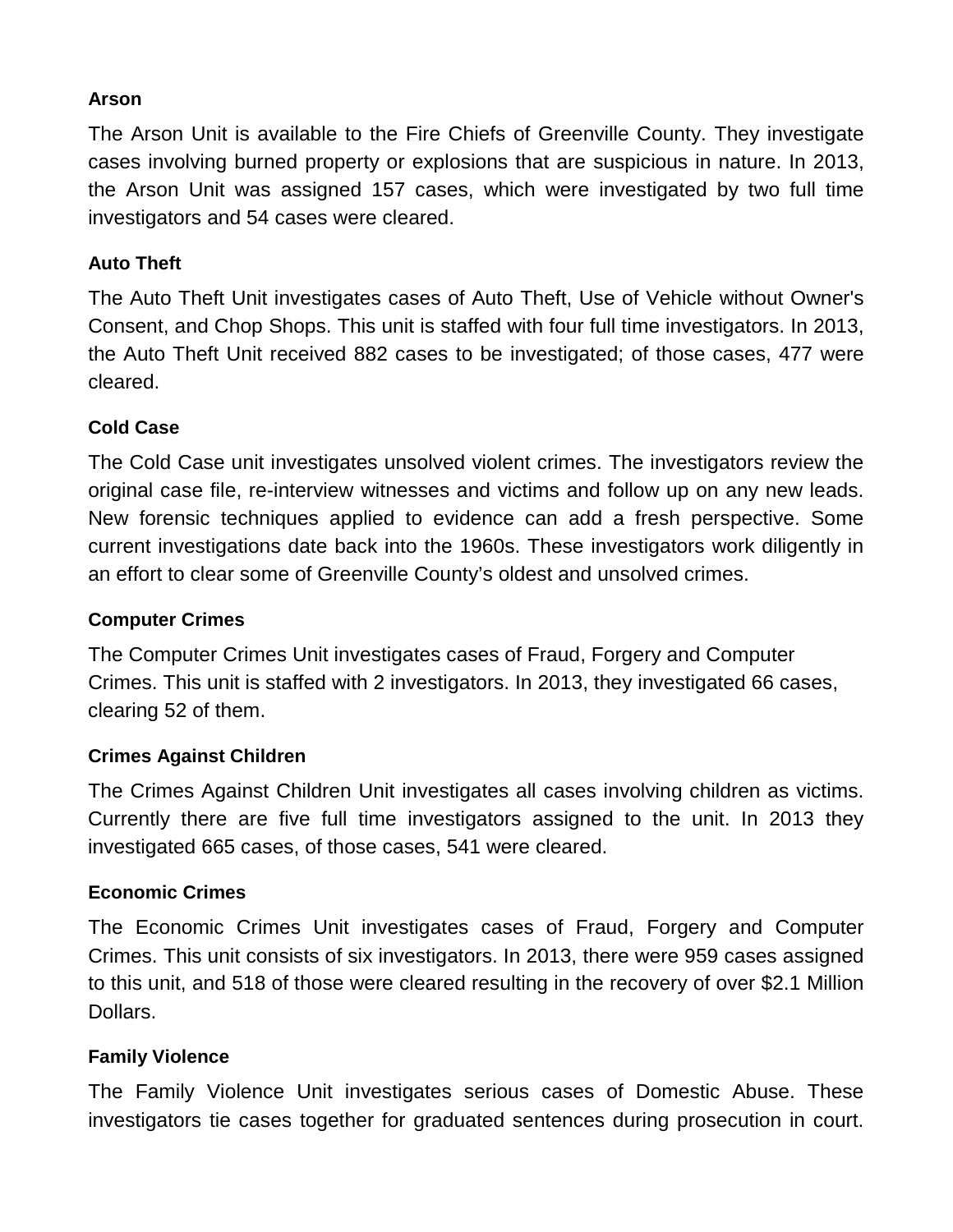This unit consists of two investigators who in 2013 investigated 129 cases; 106 of those were cleared. They also reviewed 1220 Criminal Domestic Violence cases that were investigated by other divisions within the sheriff's office.

#### **Homicide**

The Homicide Unit investigates homicides, suicides, accidental and natural deaths, attempted suicides, missing persons and serious assaults. This unit consists of six full time and two part time investigators who are on call day and night. In 2013 the unit was assigned 306 cases, where 221 of those were cleared.

#### **Missing Persons**

The Missing Persons Unit works to locate adults that have been reported missing in Greenville County. Many of these subjects have been located throughout the country. The investigators have a 95% clearance rate and continue to work hard on solving our oldest case of over 20 years.

#### **Robbery**

The Robbery Unit investigates cases of Armed Robbery, Strong Armed Robbery, Attempted Armed Robbery and Carjacking. This unit is staffed with four full time investigators who in 2013 were assigned 371 cases and 247 of those were cleared for a clearance rate of 67%.

#### **Sex Crimes**

The Sex Crimes Unit investigates cases of Criminal Sexual Conduct, Attempted Criminal Sexual Conduct, Lewd Act Offenses, Indecent Exposure, and Sexual Assaults, where the victims are adults. In 2013 this unit investigated 151 cases, of those, 109 were cleared.

#### **Sex Offender Registry**

The Sex Offender Registry maintains current contact and location information on all convicted Sex Offenders within Greenville County, including the municipalities. During 2013 this office registered 2,717 offenders, conducted 1,793 sex offender address verifications and issued 29 warrants for violation of the registry.

#### **Victim Advocates**

The Victim Advocates Unit helps the victims of crimes from the incident date all the way through the trial. The role of an advocate is quite unique. Though they are not investigators, their role in the Criminal Justice System is quite simple. They guide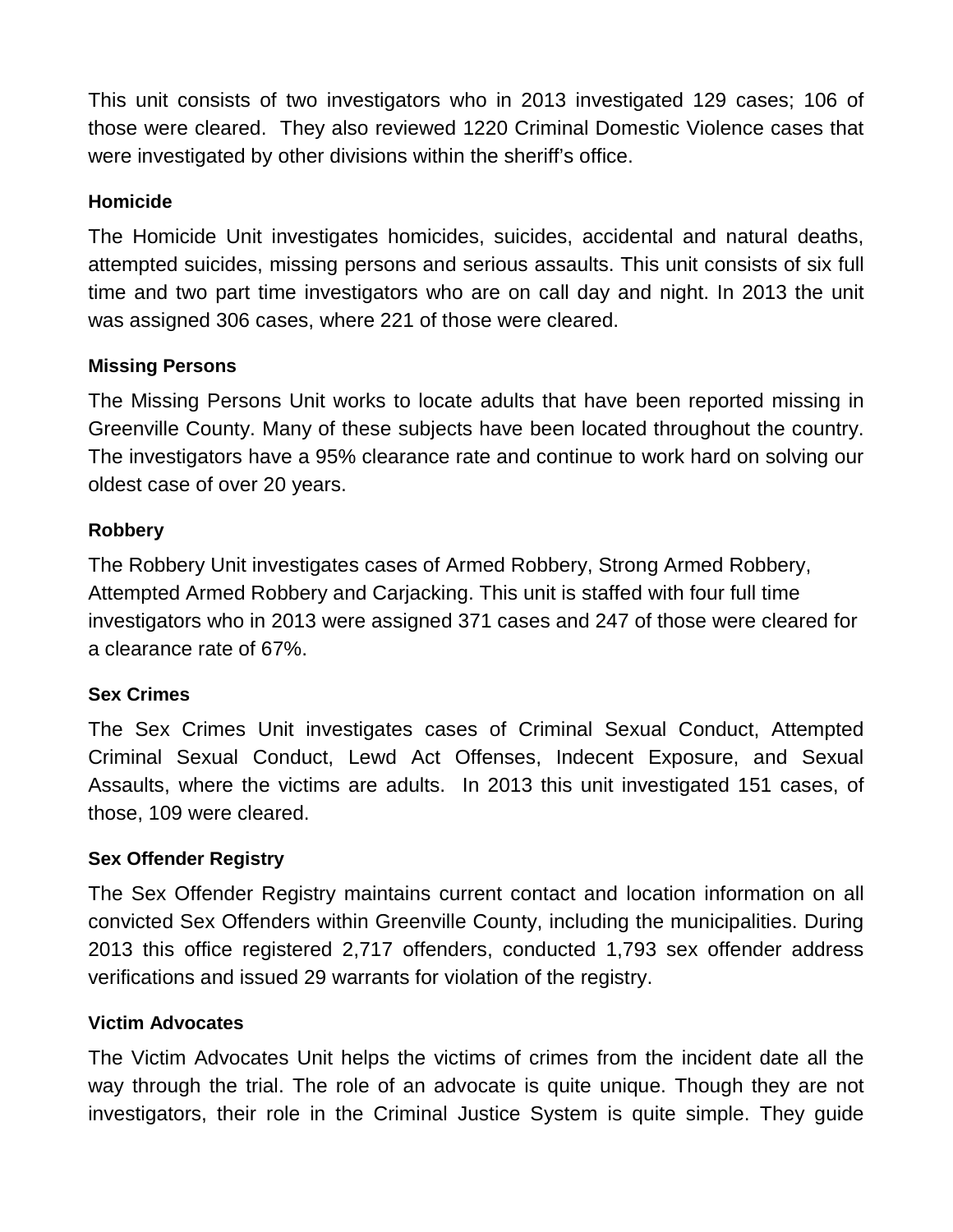survivors of crime through the aftermath of the traumatic event 24 hours a day through crisis intervention, financial assistance, referrals to many of the excellent service agencies in our area. They also provide information on the Criminal Justice System, as well as serving as a liaison between the survivor and the investigator, and simply just being there to talk. In 2013 the Victim Advocates assisted over 3,900 victims.

#### **Youth Services**

The Youth Services Unit investigates crimes involving the arrest of juveniles as well as runaway investigations. This unit has two investigators who work closely with the Department of Social Services, Department of Juvenile Justice, and the Juvenile Solicitor with Family Court. In 2013 they investigated 339 cases and were able to clear 320, a clearance rate of 94%.

# **JUDICIAL SERVICES DIVISION**

The **Judicial Services Division** is responsible for arrest warrant service, court security, service of civil processes, fugitive apprehension and extradition, arrest warrant and courtesy summons data entry and maintenance, and prisoner and mental health transports. Because of the diversity of tasks and duties that Judicial Services perform they continually seek creative and innovative ideas, means and methods to expedite their services.

The Judicial Services Division works corroboratively with local, state and federal agencies to ensure the best and highest delivery of services to the citizens and visitors of Greenville County as well as the co-professional external and internal clients of the Sheriff's Office.

#### **Civil Process**

The deputies assigned to the Civil Process Unit serve civil papers throughout Greenville County. These papers include Orders of Protection, Orders of Immediate Possession, Writ of Assistance, Decree of Foreclosure and Sales, and Property Levees. In 2013 deputies served 309 Orders of Protection and 197 other civil papers.

#### **Court Security**

Our court deputies work tirelessly to ensure secure courthouses for judges, courthouse employees, and our citizens. Applying a "team" approach, our courthouses have become statewide models. Family and General Sessions Court deputies screened 154,866 people through their magnetometers.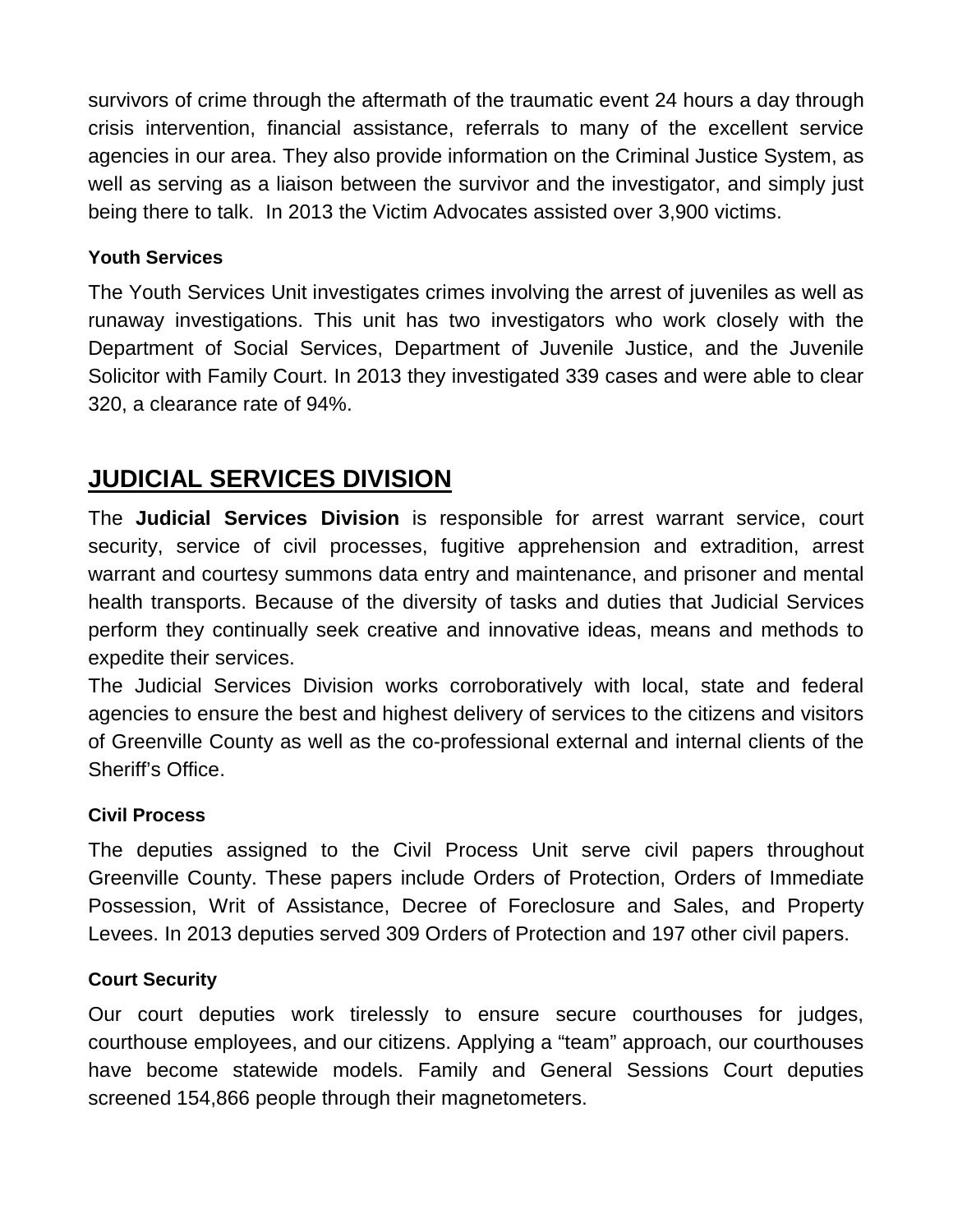#### **Extradition**

The Extradition Unit travels across the United States to bring offenders to justice. Deputies must make arrangements with other agencies and secure the most appropriate method of travel for return to Greenville County for prosecution. In 2013 they conducted 93 Out-of-State Extraditions.

#### **Fugitive**

The Fugitive Unit is tasked with the apprehension of Greenville's most dangerous defendants. They work with several of the Sheriff's Office units to complete their assignments.

#### **Transport**

Deputies are tasked with transporting individuals throughout the state. 6,162 prisoners were transported between State Department of Corrections facilities and local courtrooms. Juvenile Offenders are transported to and from Department of Juvenile Justice facilities. Deputies also transported 375 court ordered mental patients to and from various hospitals and mental facilities within the state.

#### **Warrants**

The Warrant Unit is responsible for the receipt, entry, service and return of arrest warrants within Greenville County. In 2013 they received 22,458 warrants. They served 20,873 warrants, distributed and served over 3,500 subpoenas and jury summons.

# **UNIFORM PATROL**

The **Uniform Patrol Division** is the front line in the battle against crime in Greenville County.

Uniform Patrol is where new deputies start their career. Typically the new deputies start with orientation before going to the South Carolina Criminal Justice Academy for nine weeks of intensive training.

The deputies return to Uniform Patrol for an equally intensive 14 weeks of field training before they assume duties as a solo unit. In 2013, 36 new deputies were trained by Uniform Patrol Field Training Officers. The division consists of the Uniform Deputies, Follow-up Team and Communications Center.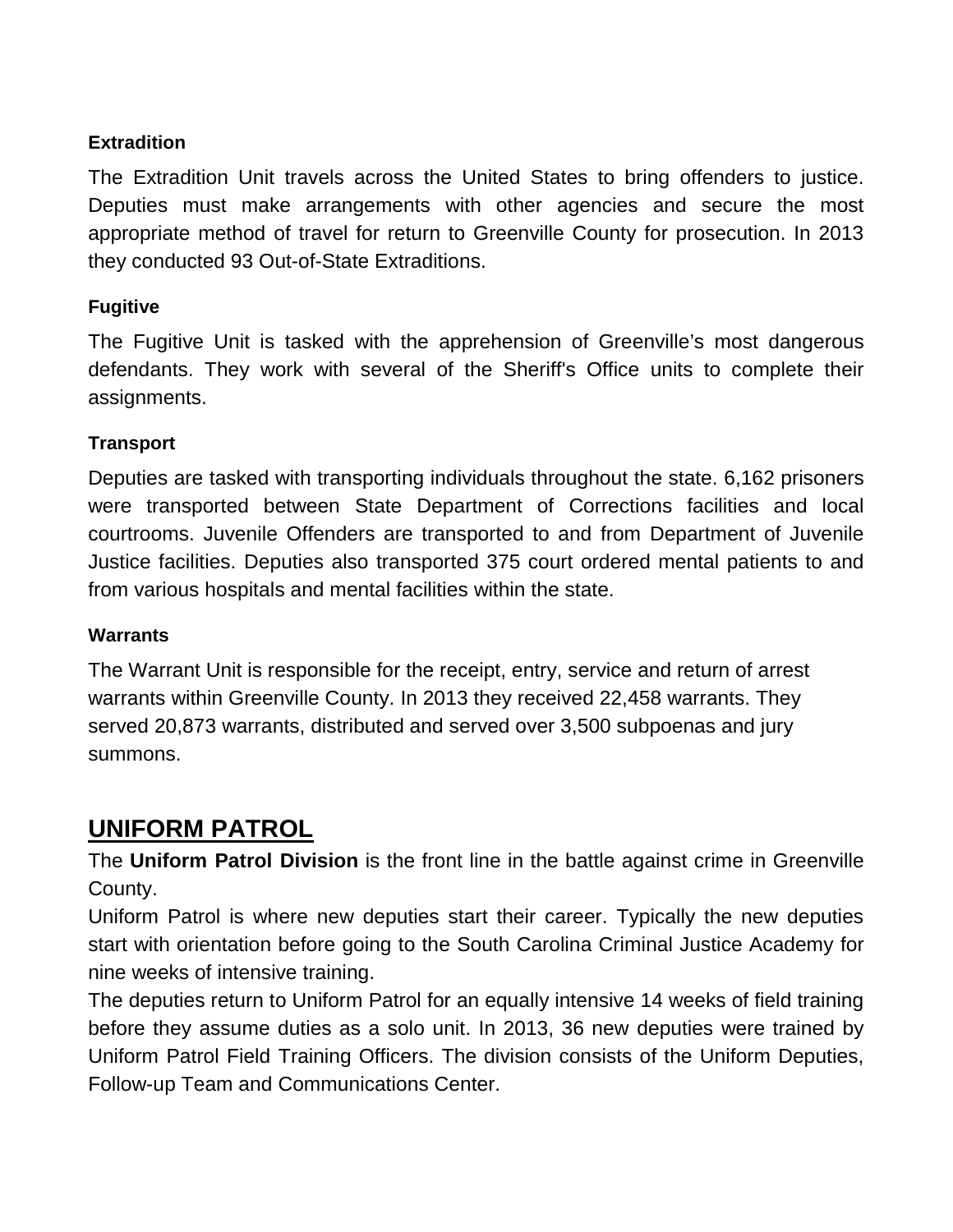#### **Uniform Patrol**

Uniform Patrol deputies are the first responders to emergency and non-emergency dispatched calls for service and incidents they observe while on patrol. Uniform Patrol officers are assigned to 5 platoons. Four platoons rotate between day and night shifts every six weeks while the fifth platoon is assigned to work an overlapping shift during the highest call volume times of the day. All deputies work 12 hour shifts to ensure the maximum coverage within the beat areas they are working.

#### **Follow-Up Team**

The Follow-up team consists of 3 uniformed deputies. The team provides support to Uniform Patrol Deputies by aiding in street level investigations. This frees up Uniform Patrol Deputies to respond to more calls for service from the community. Multiple cases have been cleared and many items have been seized due to the extra time these officers were able to dedicate to these cases.

#### **Communications Center**

The Communications Center consists of call takers, dispatchers, dispatch training officers, false alarm billing, NCIC teletype, and tape research. In 2013, the Communications Unit dispatched 207,280 calls for service and processed a total of 682,104 calls.

Working in communications is a very demanding and critical job within law enforcement. They are the lifeline to the officers in the field.

# **SPECIAL TEAMS**

#### **AIR SUPPORT UNIT**

The Sheriff's Office Air Support Unit operates 3 aircraft which support the Sheriff's Office. The unit is equipped with two helicopters, a Bell OH-58C, a Bell UH-1H and a Cessna 182 airplane. Law Enforcement Aviation is a unique tool that can provide a bird's eye view during searches, crime scene photography and general patrol.

In 2013, the OH-58C, known as Saber 1, responded to 338 calls for service and was the first on the scene to 128 of those calls. Saber 1 assisted in apprehending 77 suspects and was called out 37 times. The Cessna 182, Saber 2, conducted photo surveillance flights and transported prisoners from South Carolina, North Carolina, Georgia, Tennessee and Florida back to Greenville County. The UH-1H, designated Saber 3, participated in 12 Emergency Response Team trainings, 1 rescue call and 3 demonstrations.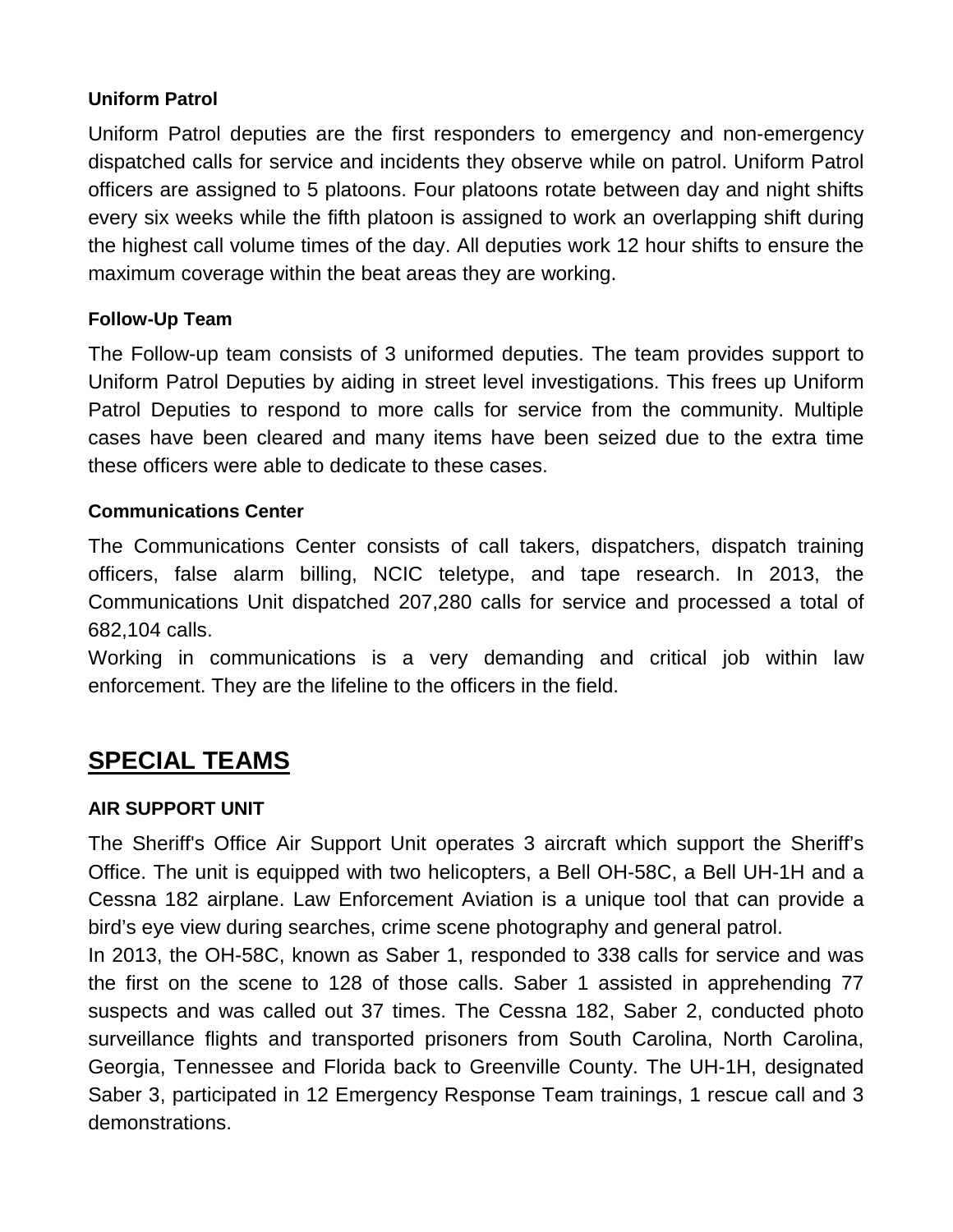#### **C.O.B.R.A.**

The Chemical Ordinance Biological Radiological Assessment (COBRA) Team is trained to handle and rapidly respond to assist jurisdictions in effectively addressing the consequences of a critical incident involving Weapons of Mass Destruction and Toxic Industrial Chemicals. The team is equipped to secure the area of a mass casualty event as well as provide investigative support. The Sheriff's Office COBRA Team currently has twelve members. The team members are from law enforcement, fire, and emergency medical personnel. The COBRA Team can accomplish this mission in collaboration with the support of other entities such as local, state and federal resources. The COBRA Team may also be utilized to respond to technological and natural incidents in which the team's training, equipment, and experience can be effectively utilized.

#### **COLOR / HONOR GUARD**

The Sheriff's Office Color Guard is called upon to present the colors at important ceremonies, events, conferences, special church services and community parades. They also post honor for officers who die in the line of duty, retire flags at special ceremonies and represent the Sheriff at funerals within the law enforcement community.

#### **DIVE TEAM**

The Greenville County Sheriff's Office Dive Team is ready at all times to respond to any water related emergencies including swift water rescue, underwater crime scenes, body, evidence and stolen property recovery. The Dive Team completed monthly training activities and specialized training programs during the year. The team has 8 certified divers and 6 ground crew members available for call out. Most team members are Swift Water certified while some have advanced certifications in Swift Water and High Angle rescue.

#### **FIELD FORCE**

The Field Force is composed of 175 deputies from Uniform Patrol and Judicial Services Division. Field Force team members are trained for quick response to civil unrest, crowd control and high risk officer rescue situations. They work in squad formations that provide a unified, highly functional and disciplined presence to assist in restoration of peace in our communities. Outfitted with the latest in crowd control munitions, deputies are trained in the proper deployment for ultimate effectiveness.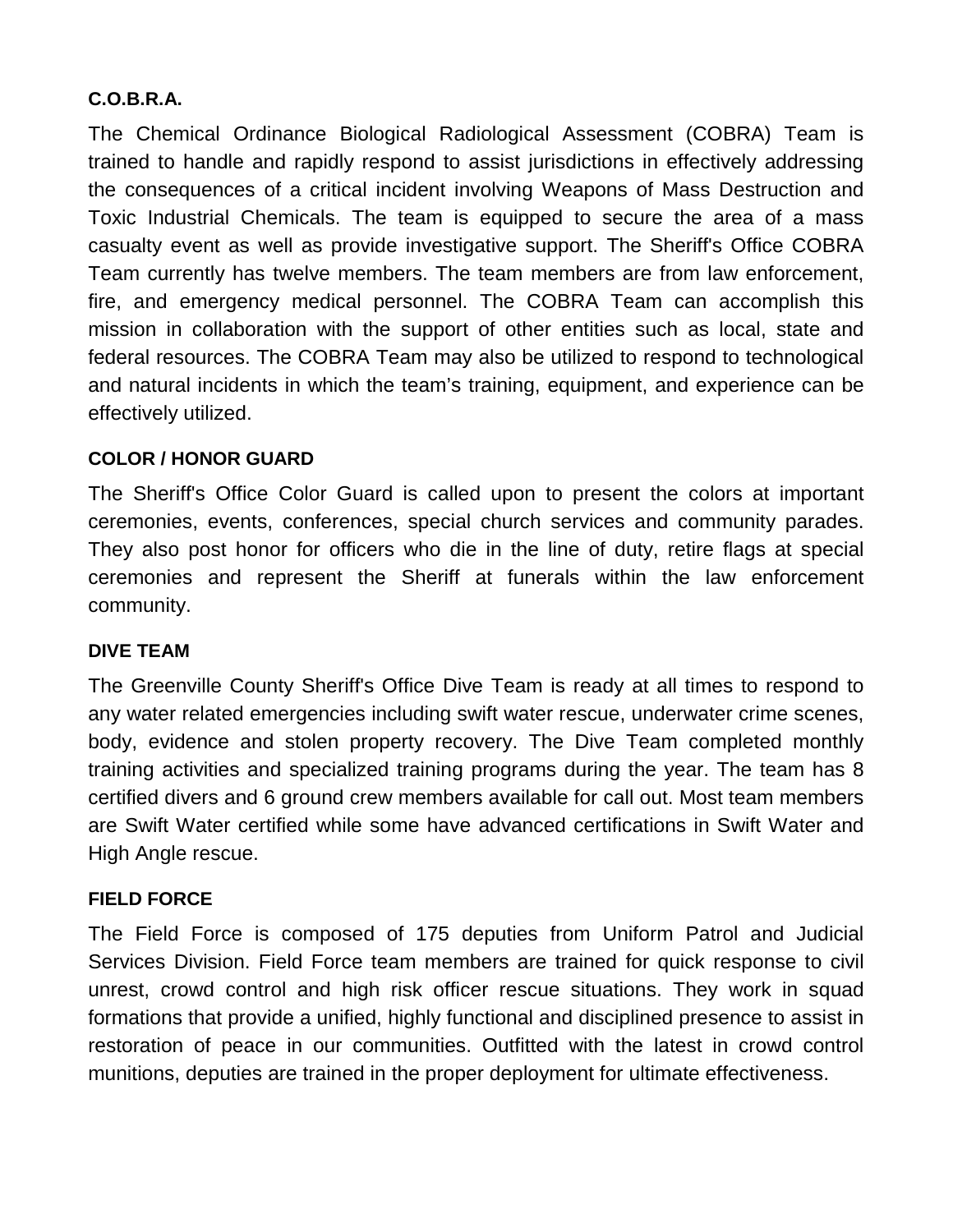#### **HAZARDOUS DEVICE UNIT**

The Greenville County Hazardous Devices Unit has 5 technicians and 3 support personnel along with an Explosive Detection K-9. Thanks to a grant program this unit is well equipped with the latest technology and tools. The Hazardous Devices Unit responds on average to sixty calls per year with another 20-30 additional K-9 responses.

#### **SWAT**

Formed in 1977, the purpose and mission of the SWAT team is to handle high-risk operations in a manner that reduces the chance of violence, injury, or death. High-risk situations include hostage incidents, barricaded suspects, sniper/active shooters, highrisk warrants, manhunt operations, or other tactical problems. The team is staffed by deputies who have demonstrated the skills and commitment needed to perform this important task. They train a minimum of 230 hours yearly in addition to specialized schools that they may attend. Team members are always on-call and perform their SWAT duties in addition to their regular primary assignment.

#### **CHAPLAINS**

The Greenville County Sheriff's Office Chaplains serve the officers of Greenville County. They provide Spiritual support and guidance, as well as stress counseling and stress debriefs. They also support the law enforcement community after hours and through family support and services. Their mission is the personal wellbeing of all who serve.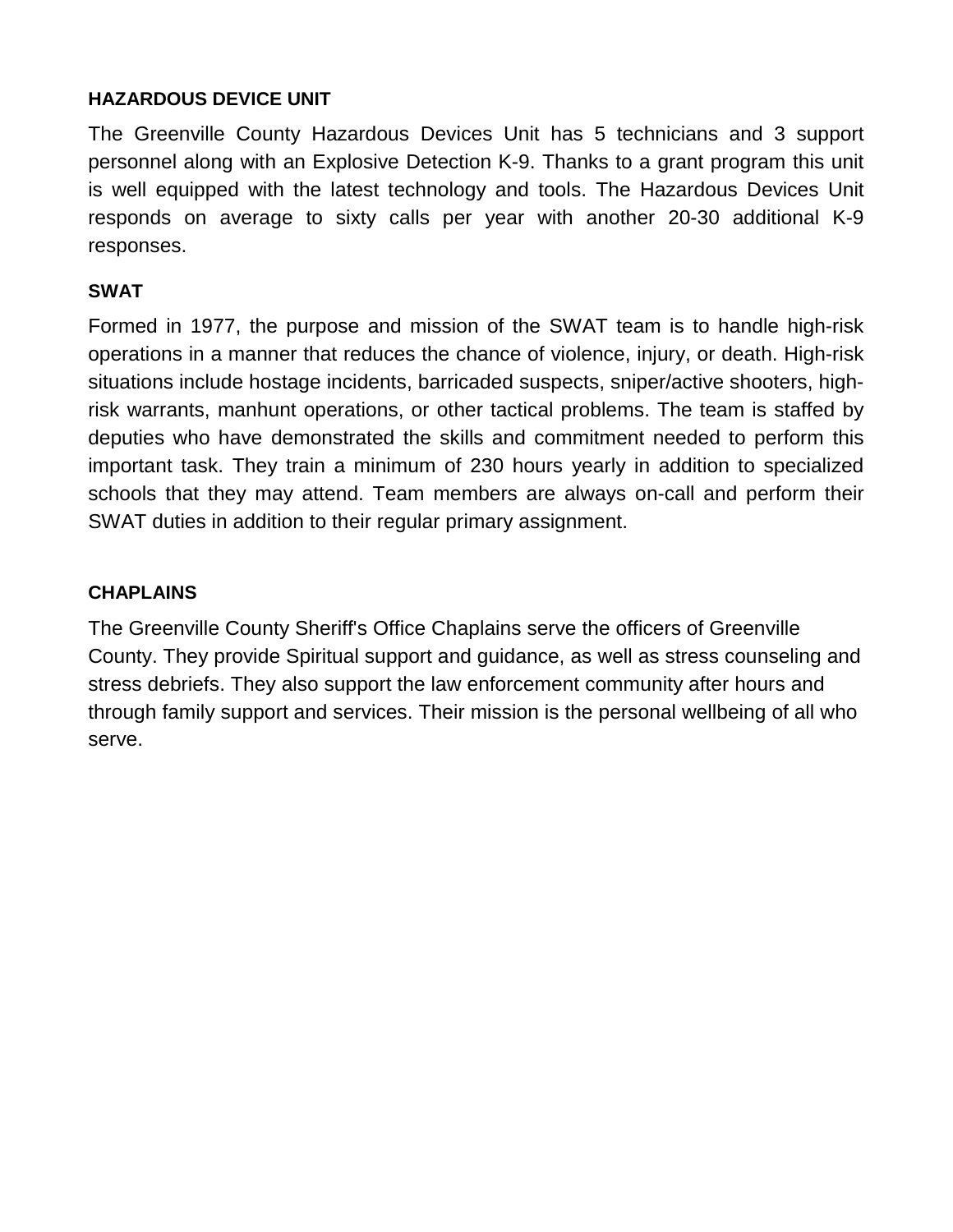# **2013 CALLS BY MONTH**



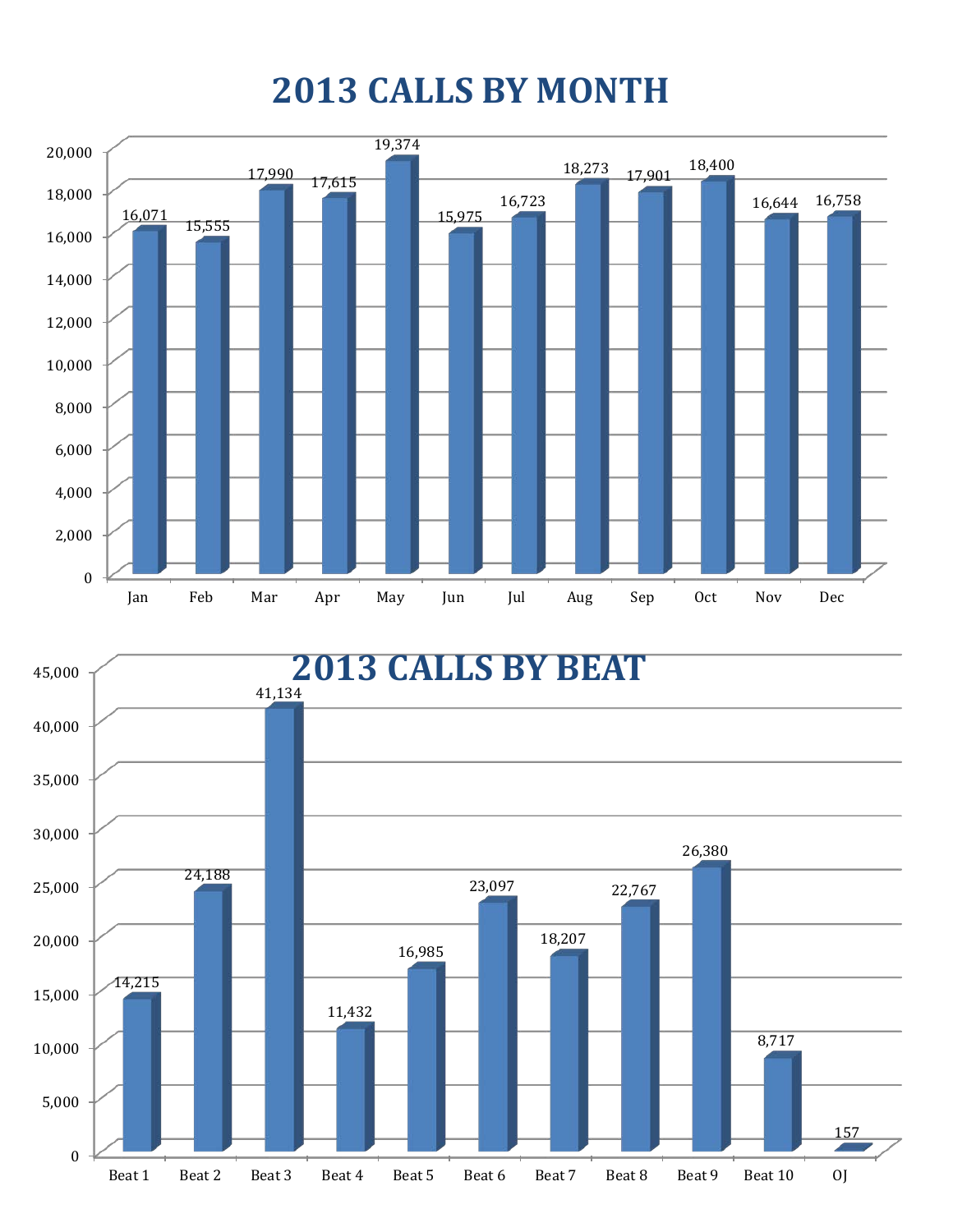# **2013 DAY OF WEEK**



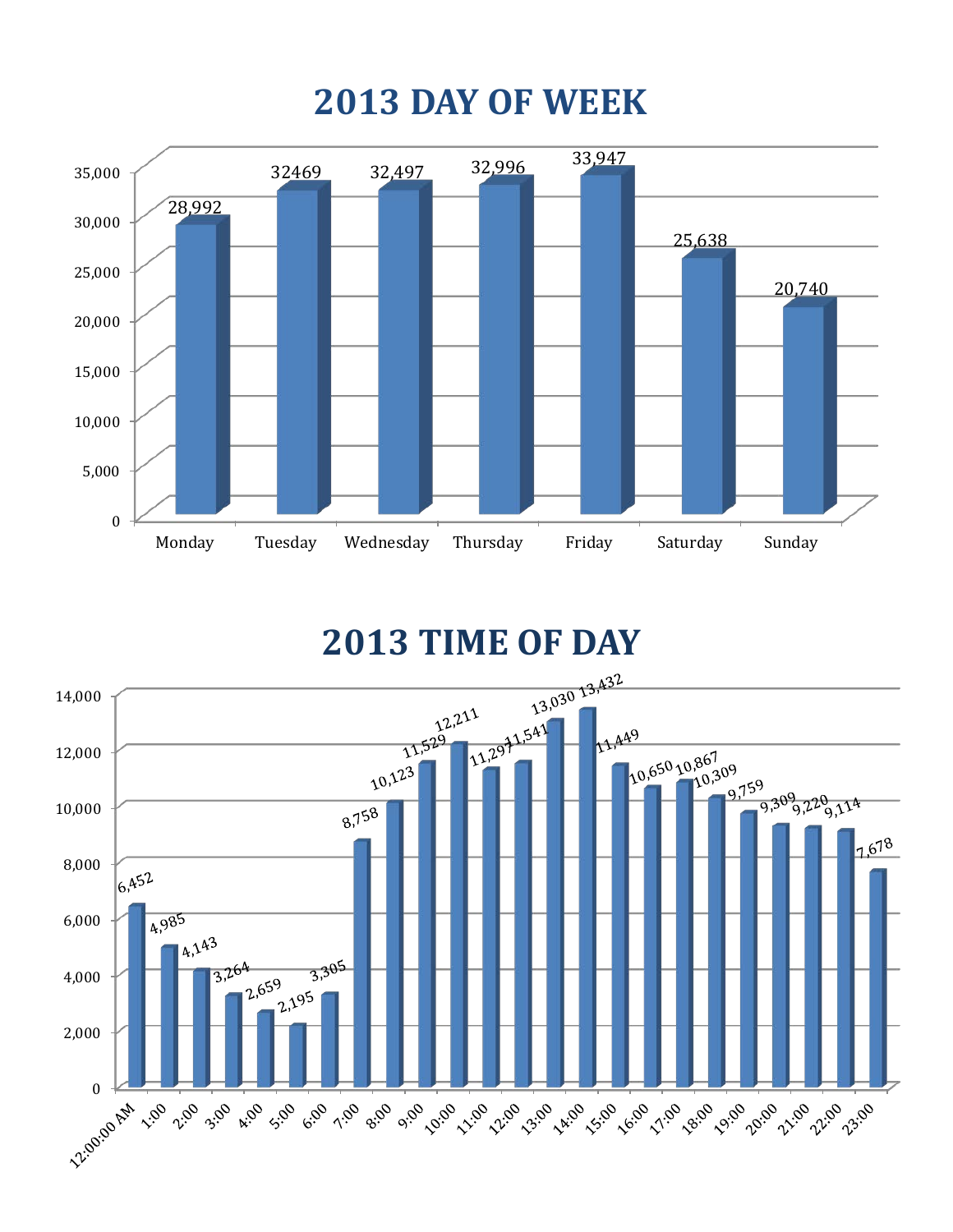

| <b>Calls for Service</b>      | 207,790 |
|-------------------------------|---------|
| Calls for Service w/Backup    | 269,930 |
| <b>Offense Total</b>          | 40,867  |
| <b>Clearance Rate</b>         | 65%     |
| Arrests                       | 26,049  |
| <b>Warrants Served</b>        | 20,873  |
| <b>Total Training Hours</b>   | 34,227  |
| <b>Average Training Hours</b> | 71.6    |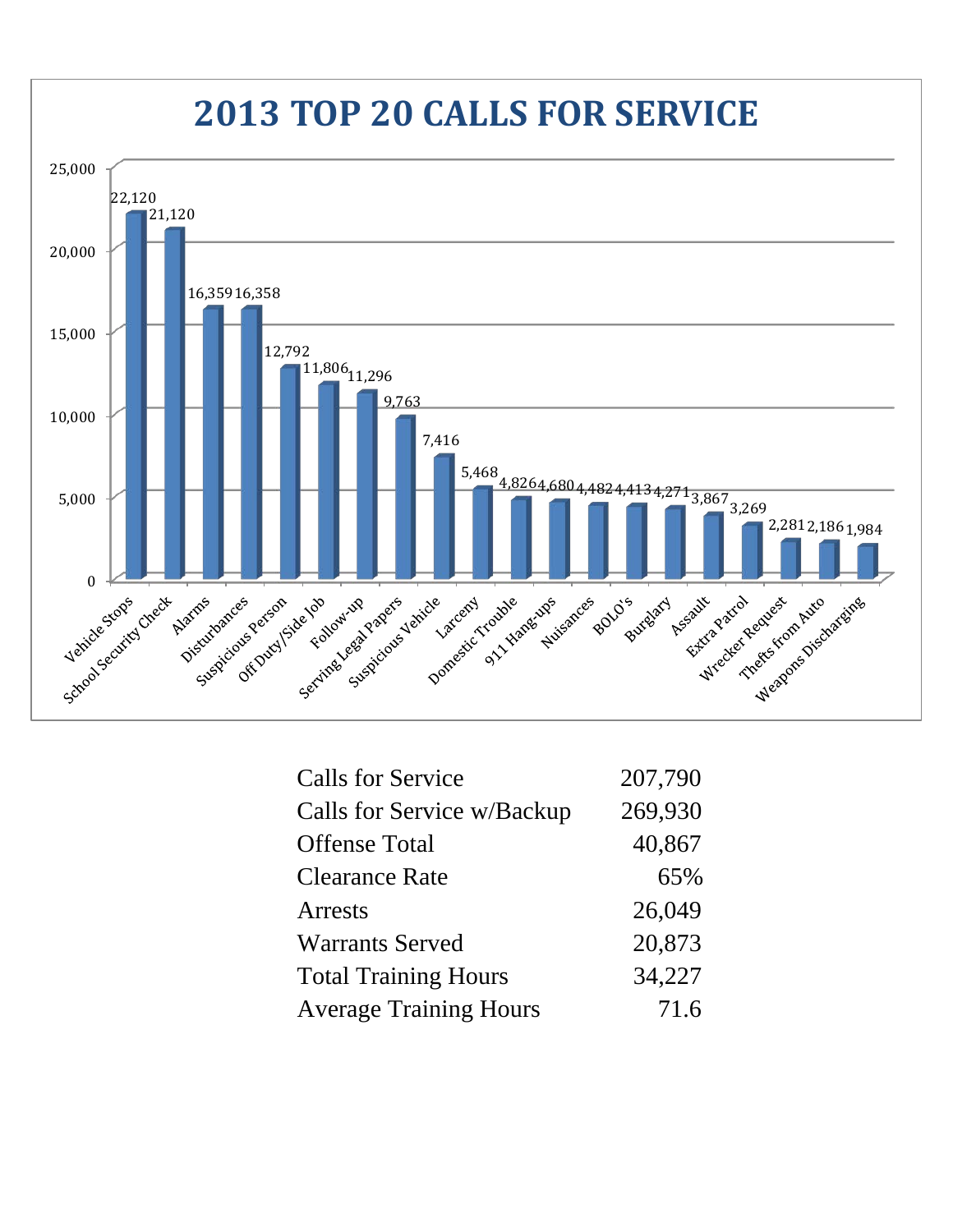### CRIME STATISTICS FOR 2013 Figures obtained from NIBRS Yearend Report

|                           | #OF             |           |           | 2012 %         |
|---------------------------|-----------------|-----------|-----------|----------------|
| <b>OFFENSES</b>           | <b>OFFENSES</b> | # CLEARED | % CLEARED | <b>CLEARED</b> |
| Murder & Non-Neg.         |                 |           |           |                |
| Manslaughter              | 21              | 17        | 81.0      | 94.1           |
| Rape                      | 222             | 148       | 66.7      | 72.6           |
| Robbery                   | 419             | 189       | 45.1      | 37.5           |
| <b>Aggravated Assault</b> | 1,380           | 1049      | 76.0      | 72.1           |
| <b>Burglary</b>           | 3,200           | 491       | 15.3      | 18.2           |
| Larceny                   | 7,540           | 2,064     | 27.4      | 28.2           |
| <b>Auto Theft</b>         | 1,056           | 291       | 27.6      | 27.1           |
| Arson                     | 96              | 26        | 27.1      | 24.1           |
| Part I Totals             | 13,838          | 4,249     | 30.7      | 31.2           |

### OTHER CRIME OFFENSE TOTALS

| Simple Assault               | $-3,534$ | <b>Obsene/Harassing Calls</b>   | 283      |
|------------------------------|----------|---------------------------------|----------|
| Intimidation                 | $-580$   | <b>Stolen Property Offenses</b> | 265      |
| Drug/Narcotics Violation     | $-1,609$ | <b>Breach of Peace</b>          | 195      |
| Drug Equipment Violatoin     | $-1,111$ | Disturbing Schools              | 224      |
| Counterfeit/Forgery          | $-310$   | Peeping Tom                     | 19       |
| <b>Fraud Offenses</b>        | $-1,543$ | <b>DUI</b>                      | 457      |
| <b>Disorderly Conduct</b>    | 945      | <b>False Information</b>        | 246      |
| <b>Liquor Law Violations</b> | $-391$   | Gambling/Wagering               | 7        |
| <b>Malicious Damage</b>      | $-2,743$ | Prostitution                    | 41       |
| Forcible Fondling            | 156      | Runaway                         | 415      |
| <b>Indecent Exposure</b>     | 76       | Suicides & Attempts             | 423      |
| Kidnapping                   | 132      | Trespassing                     | $-2,191$ |
| <b>Missing Persons</b>       | 265      | <b>Weapon Law Violation</b>     | 376      |
| <b>Statutory Rape</b>        | 6        | All Other Offenses              | 8,133    |
|                              |          |                                 |          |

| <b>TOTAL OFFENSES</b> | 40,867 |
|-----------------------|--------|
|-----------------------|--------|